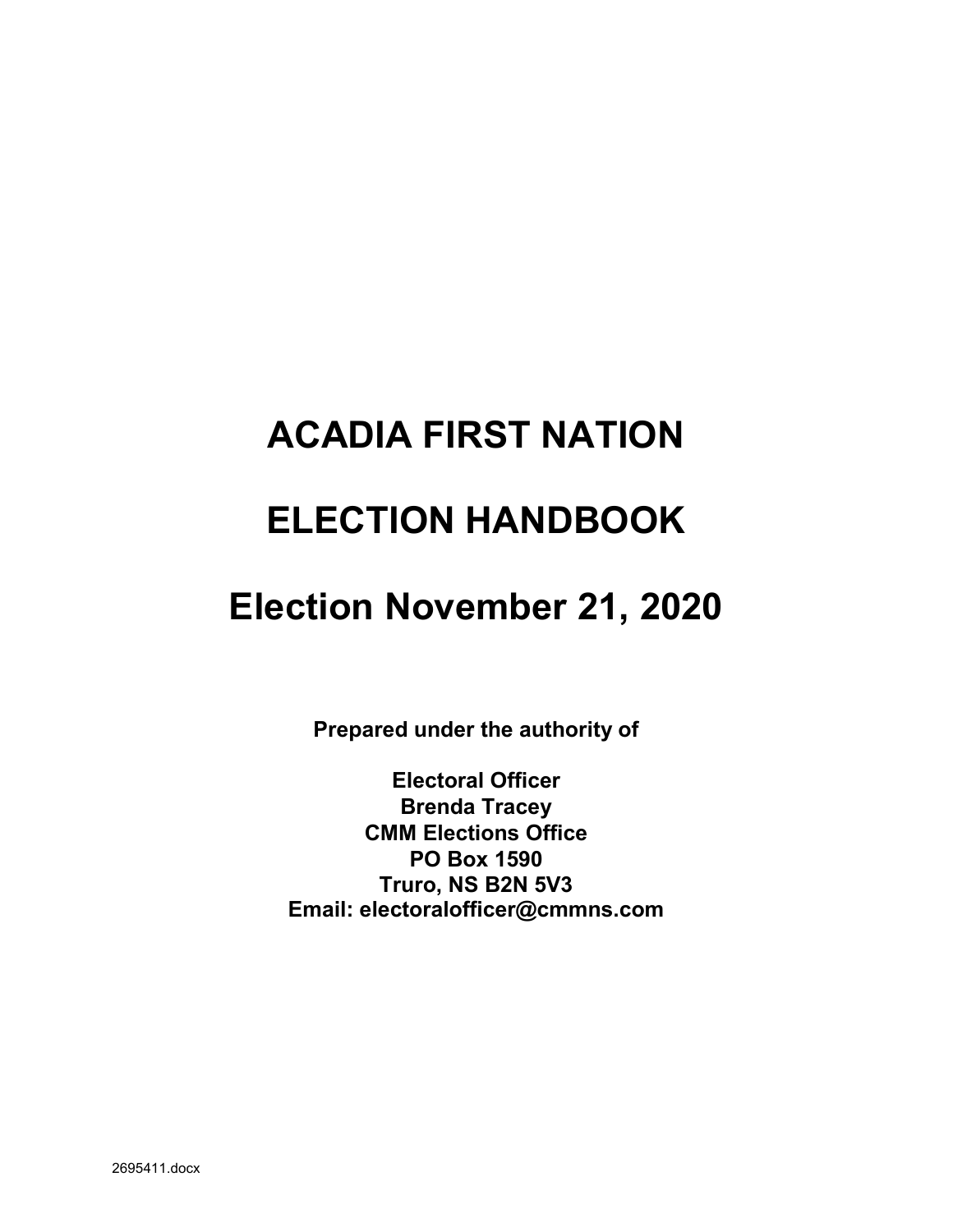**In accordance with the Bylaws of the Acadia First Nation, the process to be followed for the November 21, 2020 election is set out below.**

### **SELECTION OF ELECTION DATE**

Chief and Council have selected November 21, 2020 as the date for the next election. If Covid-19 Health Orders make an election in November impractical, it will be rescheduled to the spring of 2021.

Based on a November 21, 2020 Election Date, the following dates will be in effect:

- 1. Nomination Meeting October 13, 2020.
- 2. Posting of List of Electors October 22, 2020.
- 3. Date to withdraw as a candidate October 23, 2020.
- 4. Date to provide criminal record check October 23, 2020.
- 5. Advance Poll November 6, 2020.
- 6. Election Date November 21, 2020.

#### **PRE-ELECTION NOTICE**

A Pre-Election Notice has been sent to each Elector by mail.

The Pre-Election Notice:

- a) contains the location and time of the Nomination Meeting;
- b) advised that the position of Chief is available and will also contain the number of Council positions available;
- c) contains the date and locations of the Election Advance Poll; and
- d) advised potential candidates for the need for a recent criminal records check (done within 6 months prior to the Election Date).

#### **NOMINATION MEETING**

The nomination meeting for the 2020 election will be held in a covered tent at the Gold River Pow-Wow Grounds, 27 Mawiomi Road, Gold River, Nova Scotia, on Tuesday, the 13th day of October, 2020, at 6:00 p.m., for the purpose of nominating candidates for Chief or Councillor of the Acadia First Nation for the next ensuing term.

The procedure to be followed at the Nomination Meeting is as follows:

- 1. Social distancing measures and other Covid-19 protections will be in effect. Please follow instructions given at the event.
- 2. Each Member will sign an attendance list as they enter the room, providing their Band number. Upon request, the Member shall either (a) show their Band card or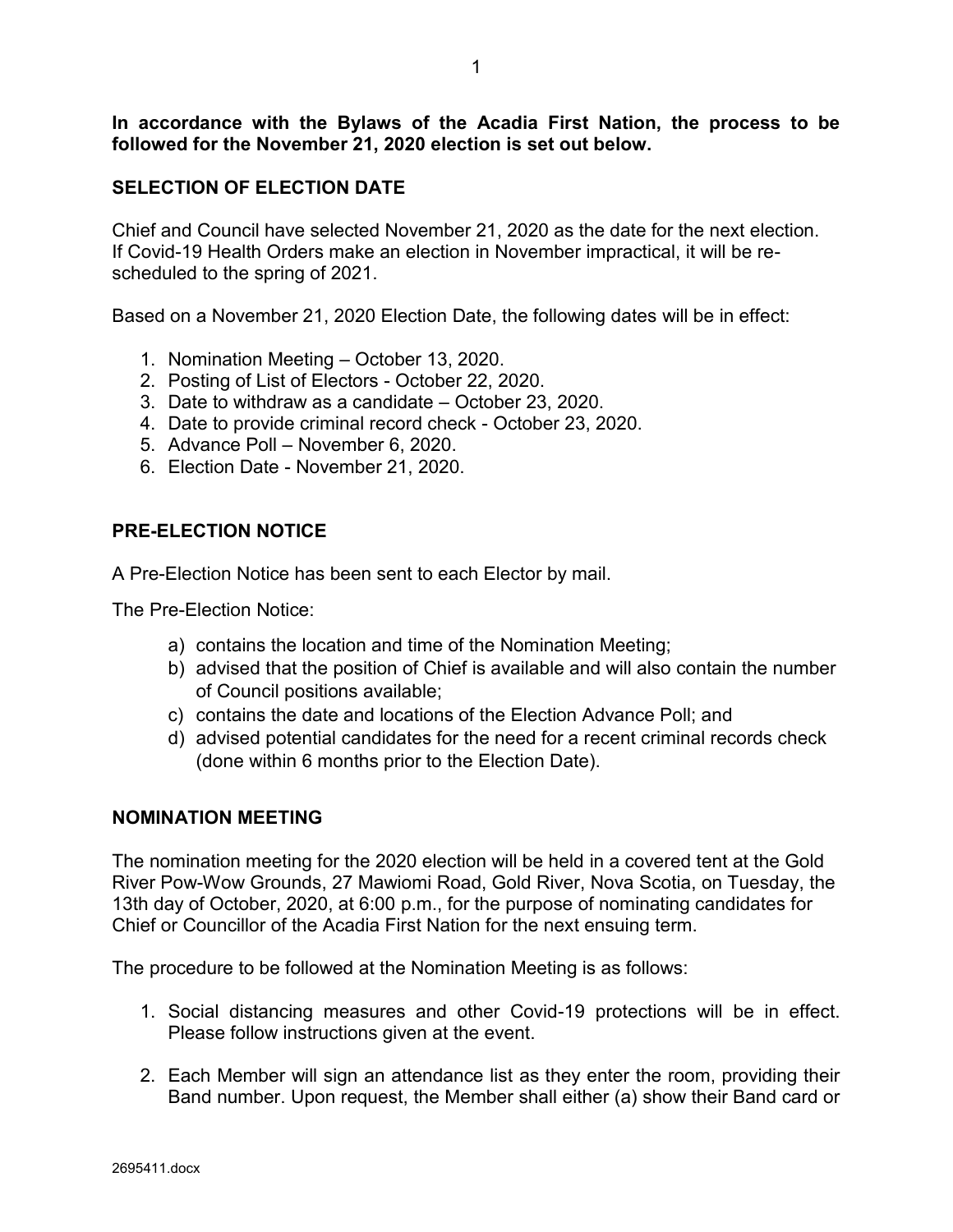(b) state their band number and provide Government issued photo identification (passport, drivers license or Firearm Possession and Acquisition Licence). Band members who do not then have a Band card would be permitted to show their confirmation letter from indigenous Services Canada, with a Government issued photo identification.

- 3. At the appointed time, the Electoral Officer will call the meeting to order.
- 4. The meeting will open with a prayer.
- 5. The Electoral Officer or designate will describe the following nomination process.
- 6. Any Acadia Band member 18 years of age and older (an "Elector") is entitled to nominate a candidate, or to second a nomination.
- 7. Any Elector present at the Nomination Meeting can nominate an eligible Band member for office of either Chief or Councillor. Any such nomination must be seconded by another Elector present at the meeting. An Elector who nominates or seconds a nomination shall state his or her name and Band number when they rise to speak.
- 8. Nomination, or the seconding of a nomination, must be done in person, and can not be done in writing or by an agent or representative.
- 9. Persons nominated must consent to be a candidate. If the person nominated is at the Nomination Meeting, he or she will can consent or decline at that time. If the person nominated is not at the Nomination Meeting, he or she must send in a written consent to be a candidate to emailed directly to the Electoral Officer, Brenda Tracey at [electoralofficer@cmmns.com](mailto:electoralofficer@cmmns.com) or by mail to the CMM Elections Office, postmarked no later that the second business day after the Nomination (Oct 15). It is the responsibility of the person making the nomination to so advise the intended candidate. If that written consent is not provided, the person will be deemed to have declined to be a candidate and his or her name will not be put on the ballot.
- 10.Nominations will remain open until all nominations have been received and a motion is passed by a majority of the Electors present to close nominations.
- 11.Once the time for nominations is declared closed by the Electoral Officer, the Electoral Officer or designate will read back to the meeting a list of candidates, and who nominated or seconded them. That list will be corrected as required at that time.
- 12. After the candidate list is finalized, each candidate present at the meeting will have an opportunity to give a five minute introduction. The candidates will speak in the order of their nomination.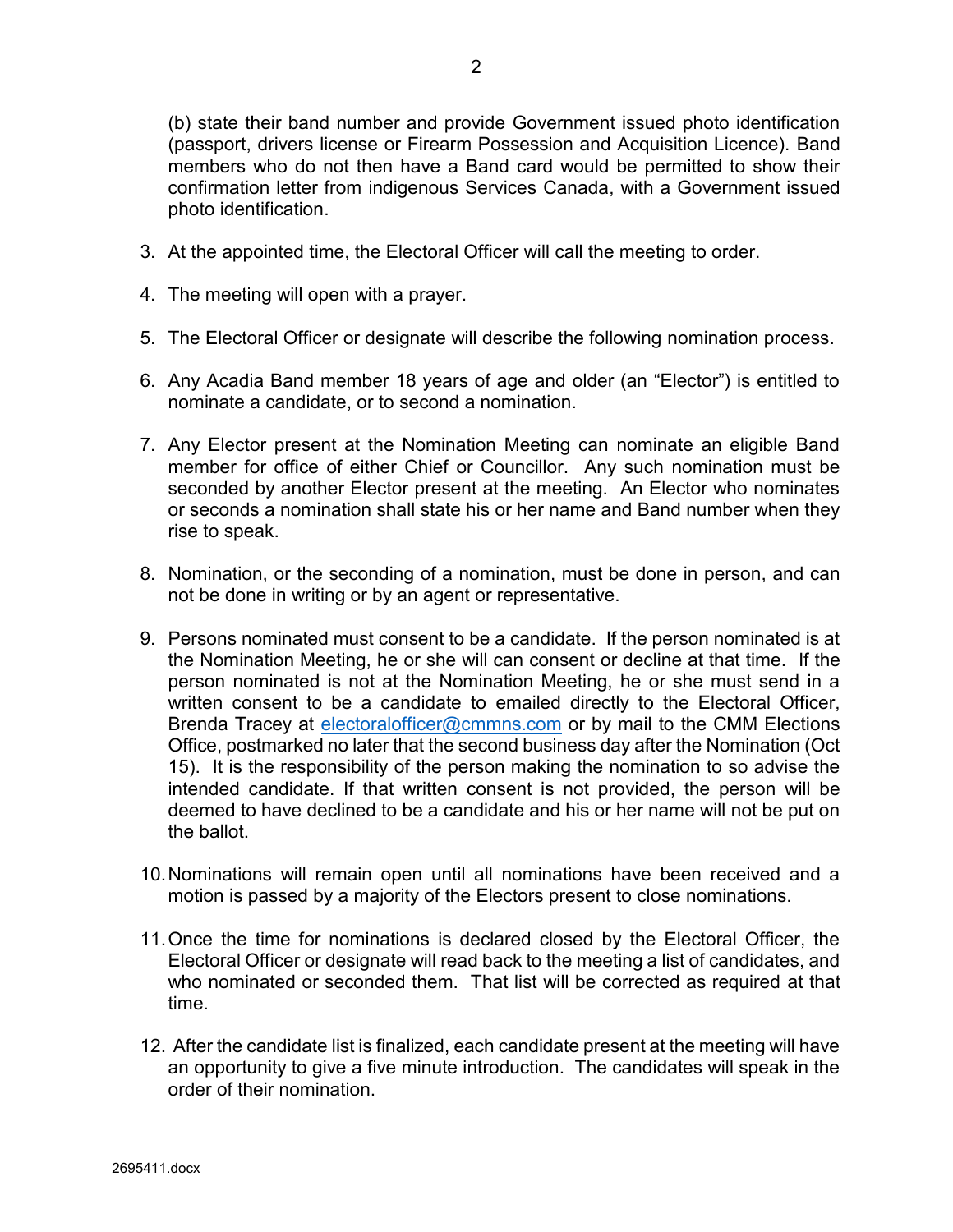- 13.When the introductions have finished, the Electoral Officer will:
	- a. Remind everyone that any candidates that were nominated but who were not present at the meeting must provide their written consent by email to the Electoral Officer, Brenda Tracey at [electoralofficer@cmmns.com](mailto:electoralofficer@cmmns.com) or by mail to the CMM Elections Office, postmarked no later that the second business day after the Nomination (Oct 15);
	- b. Advise that all candidates must provide a Criminal Records Check (done within the 6 months prior to the Election Date) to the solicitor for the Acadia First Nation no later than 29 days prior to the Election Date or else they will be removed from the ballot The criminal records check, or a copy thereof, can be sent to D. Bruce Clarke, QC at [bclarke@burchells.ca](mailto:bclarke@burchells.ca) or by delivery to Burchells LLP, 1800- 1801 Hollis Street, Halifax, NS B3J3N4;
	- c. Advise that candidates have the option, if they choose, to have their personal contact information made available to Electors so that Electors can contact them directly. The candidate can provide their nickname (if they have one), their phone number(s) and their email address;
	- d. Answer questions about the procedure for the election; and then
	- e. Declare the meeting closed for business.

#### **PREPARATIONS**

- 1. Candidates will be notified in writing that they have the option, if they choose, to have their personal contact information made available to Electors so that Electors can contact them directly. The candidate can provide their nickname (if they have one), their phone number(s) and their email address to the Band Manager. A consolidated listing will be posted on the First Nation's website under the "Notices" section.
- 2. The List of Electors, containing the names, in alphabetical order, of all Electors, will be posted as required at the offices of the Acadia Band.
- 3. Electors will have their name pre-assigned to the polling station closest to their last-known residence and the Notice of Polling Stations sent to the Elector will advise them of the polling station to which they have been pre-assigned.
- 4. Any Elector is still able to vote at any polling station they prefer, through a process on the Election Day whereby their name is transferred by the Electoral Officer from the pre-designated list to the list for that alternate polling station. This may cause some minor delay on the Election Day.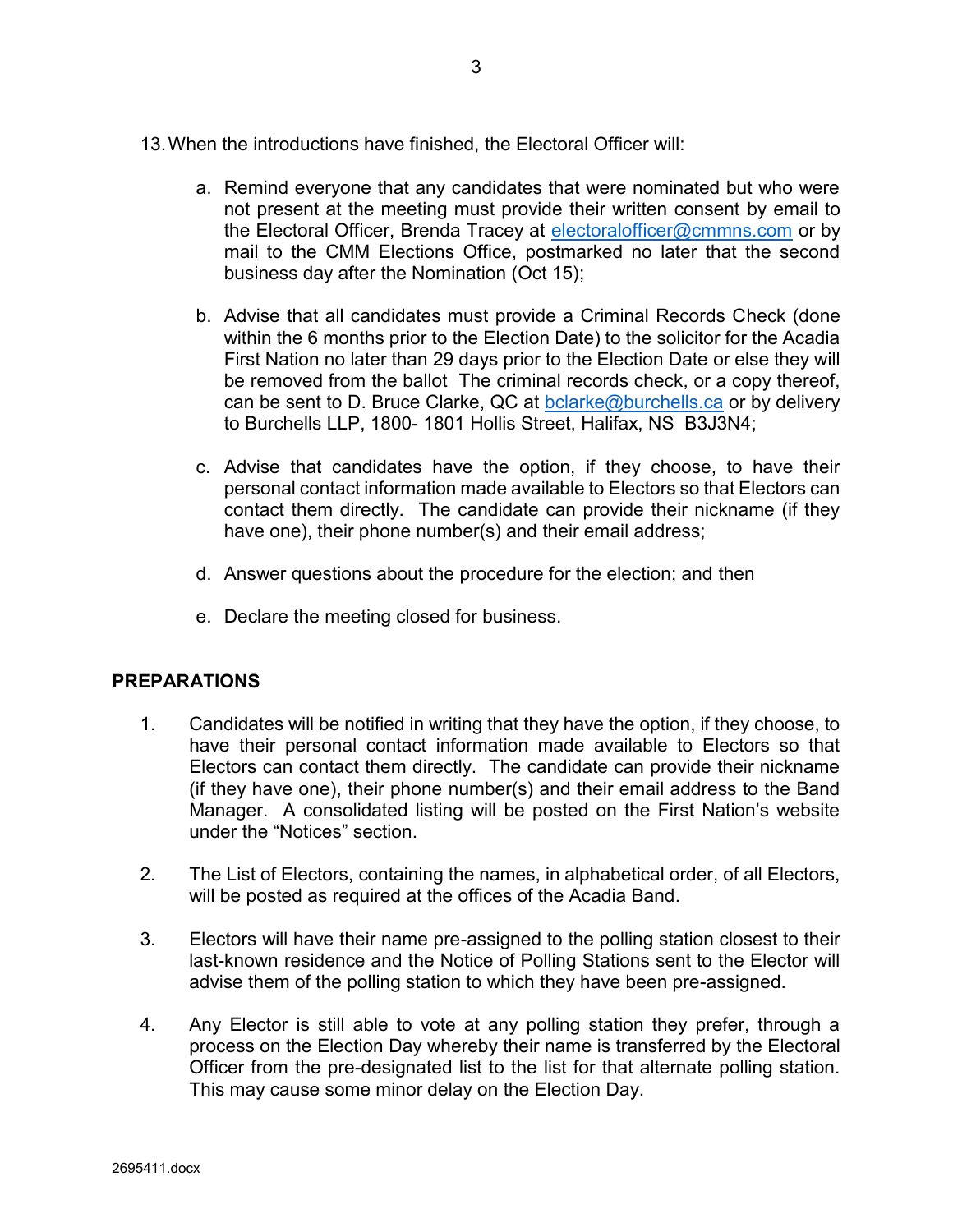- 5. All Acadia Band members 18 years of age and older are entitled to vote.
- 6. Any Elector may apply to have the voters' list revised on the ground that the name of an elector is incorrectly set out, that the name of a member has been incorrectly deleted or that the name of a person not qualified to vote is included.
- 7. If the Electoral Officer is satisfied that a list should be corrected, he shall make the necessary corrections.
- 8. Ballot papers will be prepared containing the names of the candidates for the available positions, listed in alphabetical order.
- 9. The Electoral Officer shall, before any poll is opened, cause ballot papers to be delivered to each poll.
- 10. Any candidate who has been nominated may withdraw his / her nomination by notice in writing filed with the Yarmouth Band office no later than 29 days prior to the Election Date.
- 11. In accordance with Bylaw 10, a person convicted of an indictable offence in the three years prior to the Election Day can not be a candidate in the election. Candidates will be required to provide a Criminal Records Check (done within 6 months prior to the Election Date) to the solicitor for the Acadia First Nation no later than 29 days prior to the Election Date or else they will be removed from the ballot. The criminal records check, or a copy thereof, can be sent to D. Bruce Clarke, QC at [bclarke@burchells.ca](mailto:bclarke@burchells.ca) or by delivery to Burchells LLP, 1800- 1801 Hollis Street, Halifax, NS B3J3N4.

### **GENERALLY APPLICABLE RULES**

- 1. Social distancing measures and other Covid-19 protections will be in effect for the Advance Poll and on Election Day. Please follow instructions given at the event.
- 2. Voting at all Elections shall be by secret ballot.
- 3. Every person in attendance at a polling place or at the counting of the votes has a responsibility to maintain the secrecy of the voting.
- 4. Once the polls open on Election Day, there is to be no campaigning by candidates inside the building in which the polling station is located, or near the entry to that building.
- 5. No person shall interfere or attempt to interfere with a voter when marking his / her ballot paper or obtain, or attempt to obtain at the polling place, information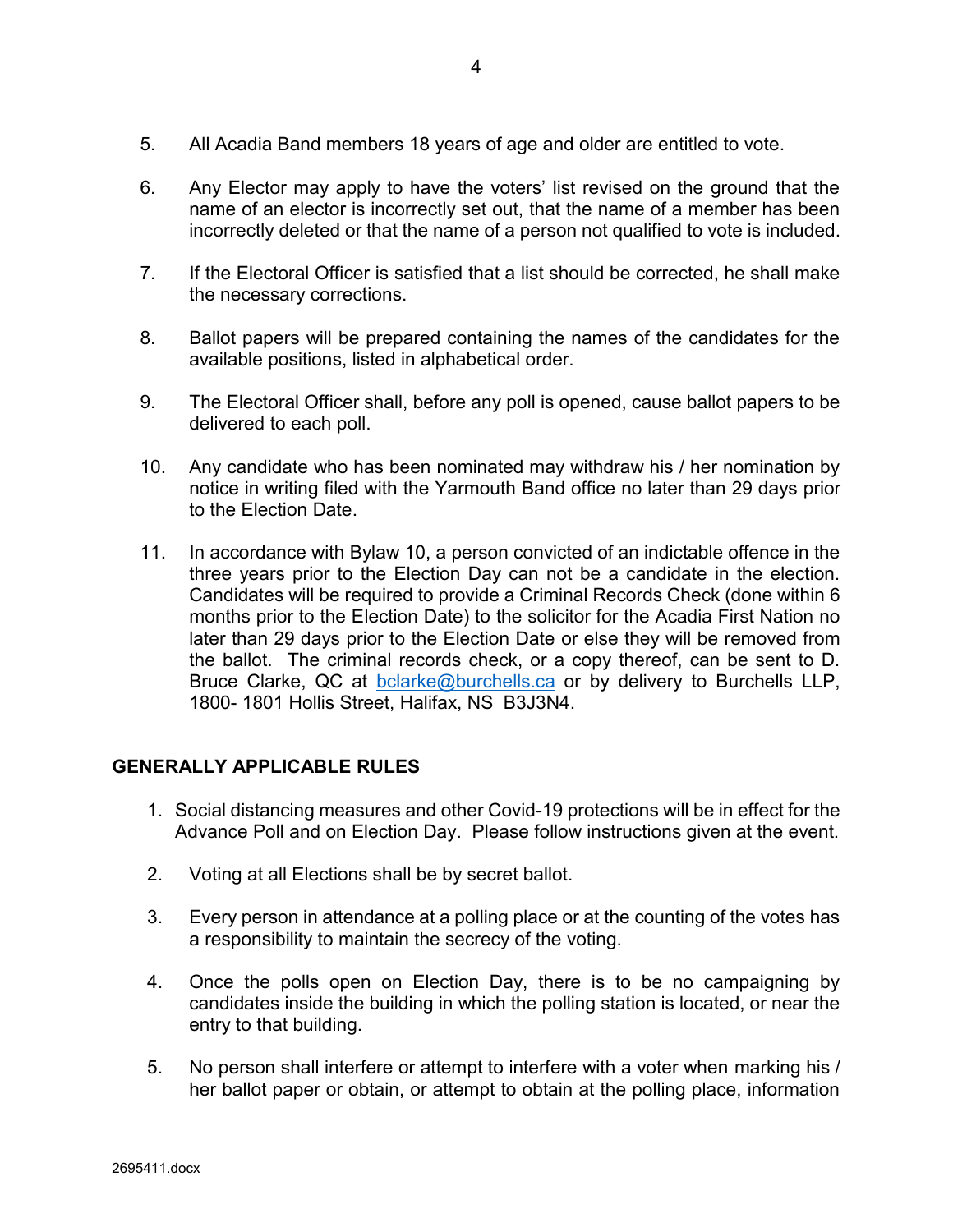as to how a voter is about to vote or has voted.

- 6. Where a person is eligible to vote, the Electoral Officer, or one of the deputies, shall provide him/her with a ballot paper on which to register his/her vote.
- 7. The Electoral Officer, or one of the deputies, shall keep track of the number of ballots issued at each polling station so that it can be compared to the number of ballots placed in the ballot box at that polling station.
- 8. The Electoral Officer, or one of the deputies, may, and when requested to do so shall, explain the mode of voting to a voter.
- 9. No person other than an Electoral Officer or one of the deputies can accompany an Elector into the voting station. If an Elector requires assistance, it will be provided by, or as directed by, the Electoral Officer or one of the deputies.
- 10. A voter who mistakenly spoils his/her ballot can obtain a new ballot by returning it to the Electoral Officer or one of the deputies, who shall write the word "Cancelled" on the spoiled ballot paper and preserve it.
- 11. No person shall vote whose name is not on the Electors List.
- 12. No person can vote by proxy, voting letter or power of attorney.
- 13. Before getting a ballot, all Electors shall either (a) show their Band card or (b) advise the Electoral Officer or the deputies of their Band number and provide Government issued photo identification (passport, driver's license or Firearms Possession and Acquisition Licence). Electors who did not yet have a Band card would be permitted to show their confirmation letter from Aboriginal Affairs and Northern Development Canada, with a Government issued photo identification.
- 14. Every Elector who is inside the polling place at the time fixed for closing the poll shall be entitled to vote before the poll is closed.
- 15. An Elector is only permitted into the voting area for the purpose of casting their vote. Once their vote has been made, Electors are not to remain in or to reenter the voting area.

### **ADVANCE POLL**

- 1. There will be one advance poll ballot box, under the supervision of the Electoral Officer or the deputies.
- 2. The advance poll will be open on November 6, 2020 at the following times and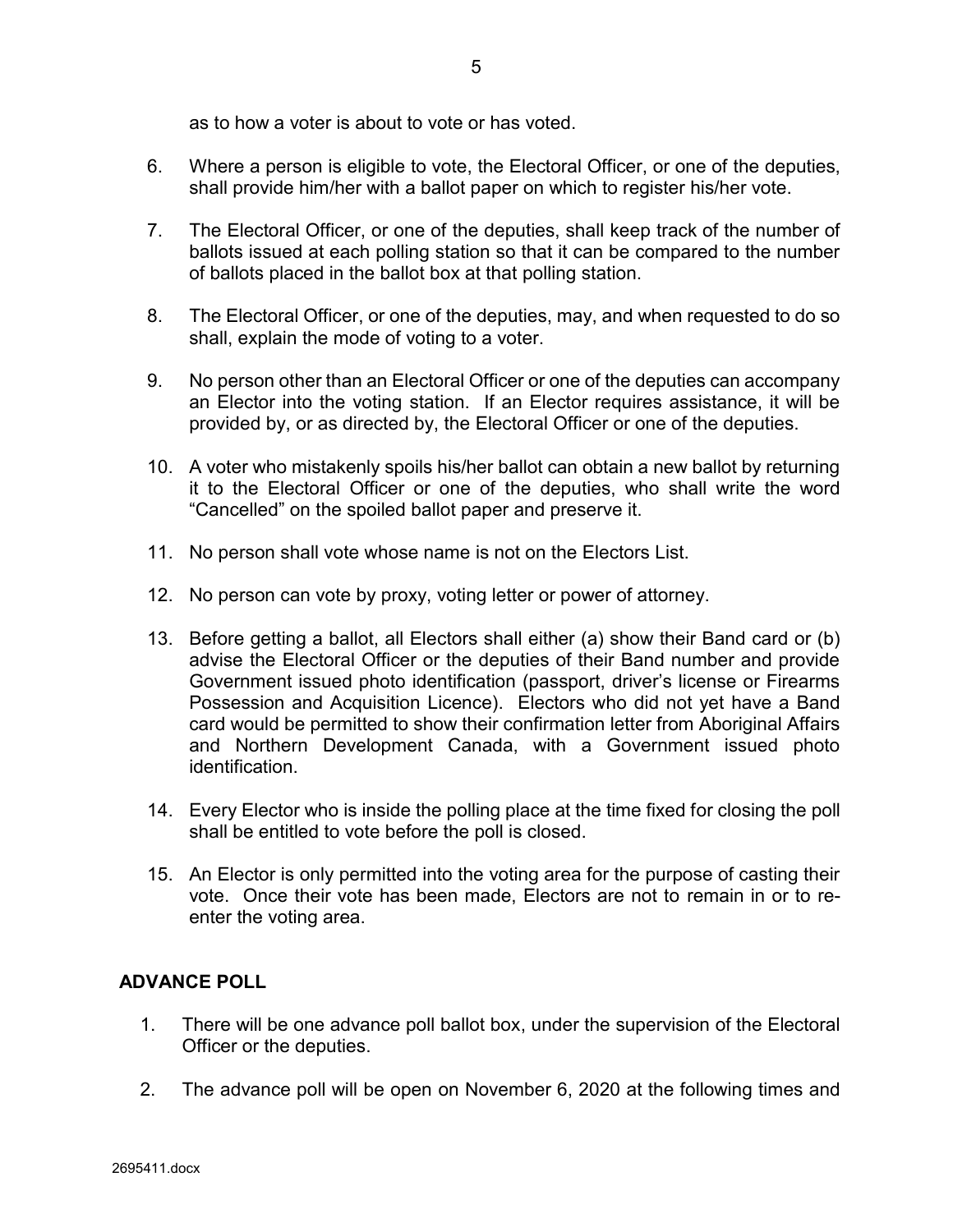locations:

- a. Yarmouth Band Office, from 9:30 a.m. to 11:00 a.m.
- b. Best Western Plus, 63 Queen's Place Drive, Liverpool, from 1:00 p.m. to 2:30 p.m.
- c. Hammonds Plains Band office, Halifax from 4:30 p.m. to 6:00 p.m.
- 3. Ballot papers will be available during all times and places that the advance poll is open.
- 4. The voting process at the advance poll will be the same as on Election Day, except as modified by this section.
- 5. The Electoral Officer, or one of the deputies, shall immediately prior to the commencement of the advance poll at the Yarmouth location, open the ballot box and call such persons as may be present to witness that it is empty. He/She shall then lock, and properly seal, the box to prevent it from being opened without breaking the seal and shall place it in view for the reception of the ballots. That same ballot box will then be used at the Liverpool and Halifax advance poll locations. The ballot box will not be opened at either of the other two advance poll locations and the seal on the ballot box will not be broken or the box opened until the close of the polls on election day for the purpose of counting the votes.
- 6. The Electoral Officer, or one of the deputies, will note on a List of Electors who voted at the advance poll, and the information from that list will be used on election day to prevent any Elector from voting a second time. The Electoral Officer will notify the Band Manager within two business days of the close of the advance poll of the number of votes cast at the advance poll (but not the identities of the Electors) and the Band Manager will communicate this information on the First Nation's website.
- 7. The Electoral Officer, or one of the deputies, shall provide a safe and secure storage place for the sealed advance poll ballot box until Election Day and cause it to be delivered to the polling station at which the Electoral Officer is present on Election Day to be dealt with as described in the "Counting the Votes" section below.

### **ELECTION DAY**

1. There shall be polls open from 10:00 am to 6:00 pm on Election Day, November 21, 2020 at the following locations (the locations are subject to change):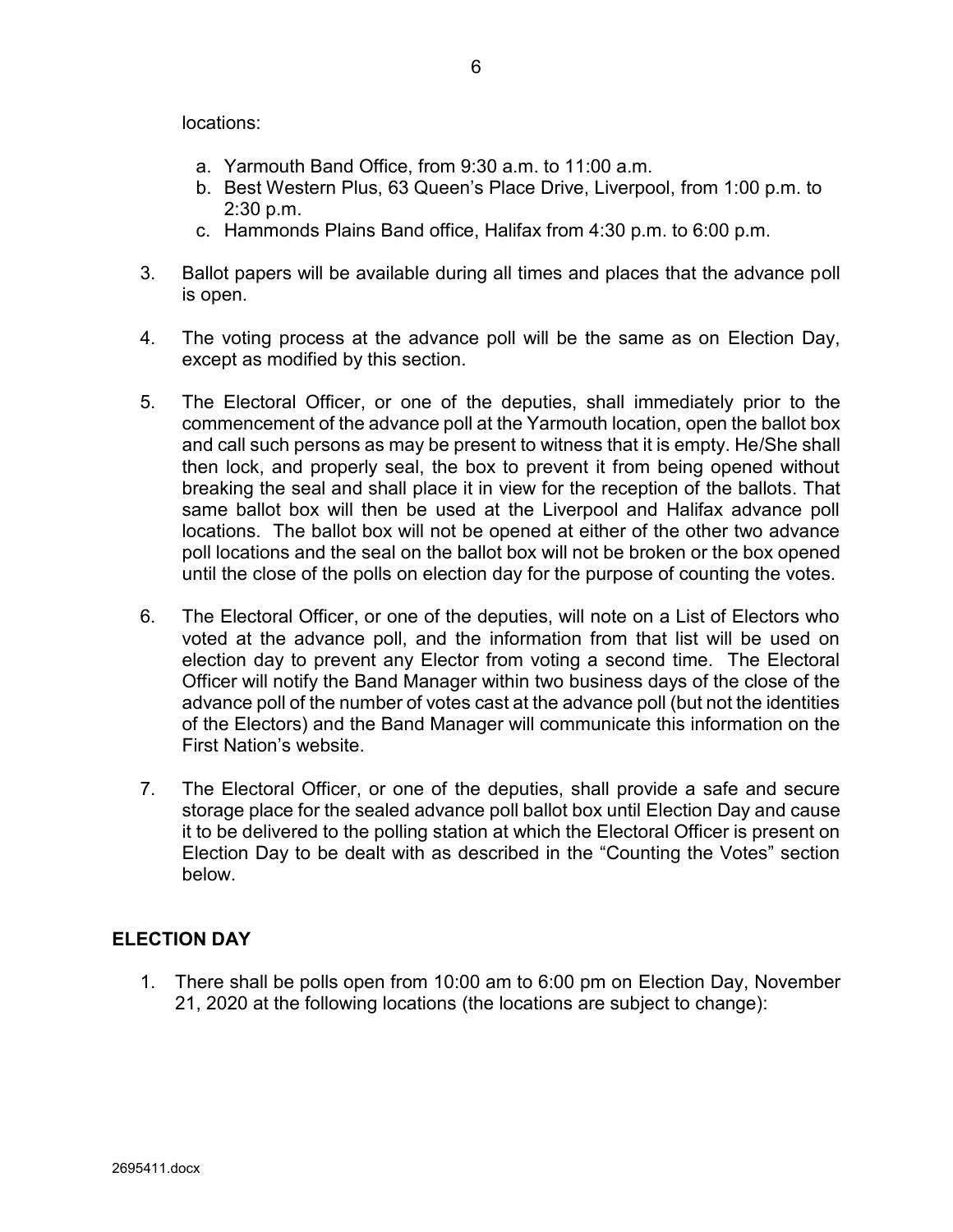| <b>AREA</b>       | TIME                | <b>PLACE</b>                                                 |
|-------------------|---------------------|--------------------------------------------------------------|
| Yarmouth          | 10:00 am to 6:00 pm | Rose Purdy Community Center                                  |
| Shelburne         | 10:00 am to 6:00 pm | Shelburne Fire Hall, 63 King Street                          |
| Wildcat           | 10:00 am to 6:00 pm | <b>Wildcat Community Hall</b>                                |
| Liverpool         | 10:00 am to 6:00 pm | Liverpool Best Western, 63 Queen's Place<br>Drive, Liverpool |
| <b>Gold River</b> | 10:00 am to 6:00 pm | <b>Gold River Community Centre</b>                           |
| Halifax           | 10:00 am to 6:00 pm | Friendship Center, 2158 Gottingen Street,<br>Halifax         |

- 2. There will be one ballot box for each location, under the supervision of the Electoral Officer or one of the deputies.
- 3. Ballot papers will be available during all times and places that an Election Day poll is open.
- 4. The Electoral Officer, or one of the deputies, shall immediately before the commencement at each poll on Election Day open the ballot box and call such persons as may be present to witness that it is empty. He shall then lock, and properly seal, the box to prevent it from being opened without breaking the seal and shall place it in view for the reception of the ballots, and the seal shall not be broken nor the box unlocked during the time appointed for taking the poll.
- 5. Each polling station will have a List of Electors, which will show the Electors who have been pre-assigned to that polling station based on proximity to their residence. That List of Electors will be used to track who votes at that polling station.
- 6. If an Elector wishes to vote at a polling station other than the one to which he or she was pre-assigned, the deputy Electoral Officer at that location will contact the deputy Electoral Officer at the pre-assigned polling station to have that person transferred to their List.

### **COUNTING THE VOTES**

- 1. Immediately after the close of the poll on election day, the Electoral Officer or the deputies shall, at each polling location, in the presence of any of the candidates or their scrutineer as may be present, open the ballot box for that location. The Electoral Officer will also, in the presence of any of the candidates or their scrutineers as may be present, open the ballot box for the advance poll.
- 2. Scrutineers are entitled to be present during the counting of the votes, and to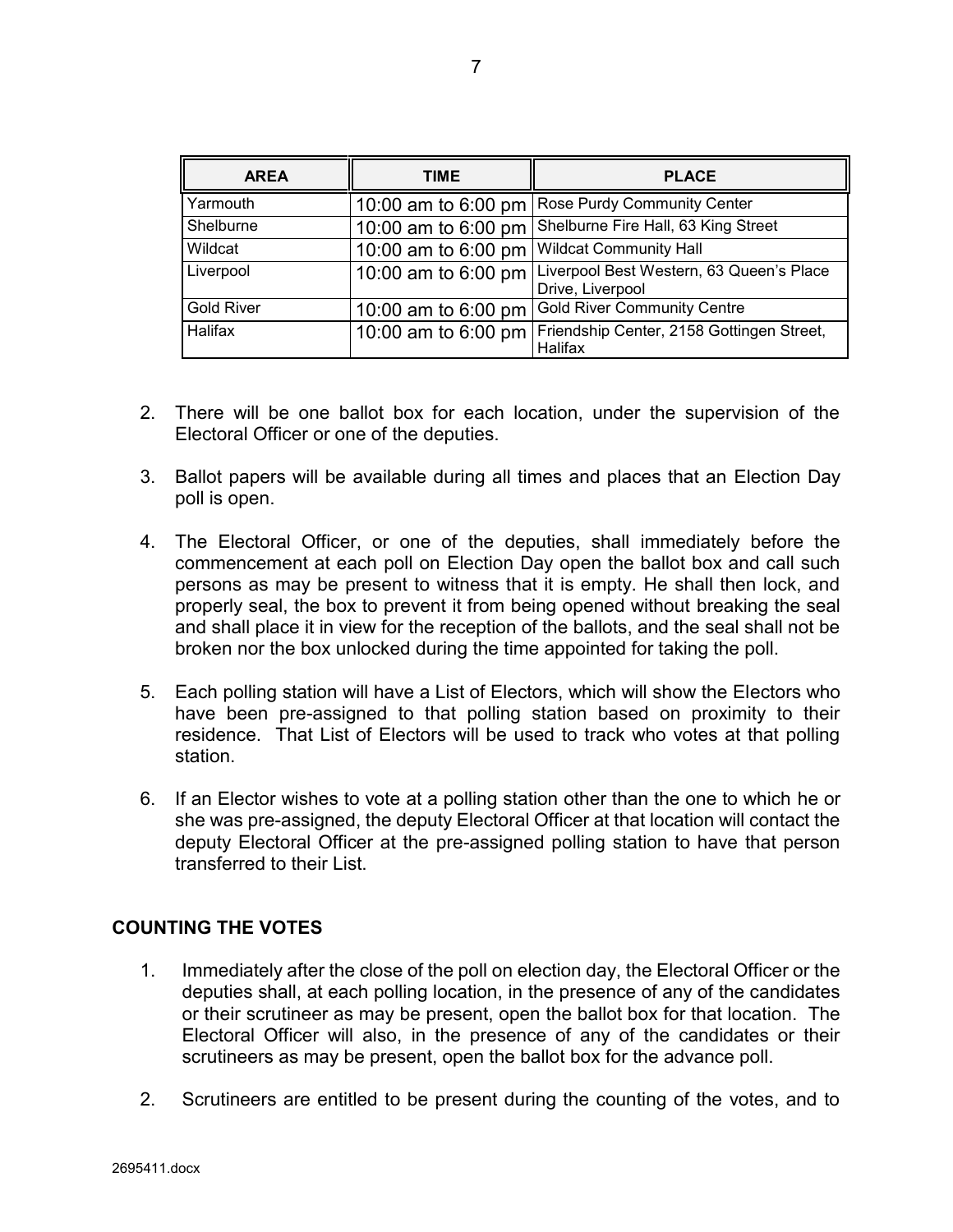- 3. With each ballot box, the Electoral Officer or one of the deputies shall:
	- a. examine all the ballot papers and reject any that:
		- i. are not on a ballot form prepared by the Electoral Officer,
		- ii. gives votes for more than the number of candidate positions available, or
		- iii. upon which anything appears by which the voter can be identified, but no word, letter or marks written or made or omitted to be written or made by the Electoral Officer or one of the deputies on a ballot paper shall avoid it or warrant its rejection.
	- b. subject to review on recount, or on an election appeal, take a note of any objection made by any candidate or scrutineer to any ballot paper arising out of the objection.
	- c. number any objection and place a corresponding number on the back of ballot paper with the word, "Allowed" or "Disallowed", as the case may be, with his/her initials.
	- d. reconcile the number of ballots found in the box with the number of Electors who voted at that polling station.
	- e. count the votes given for each candidate from the ballot papers not rejected and keep a written record of the number of votes given to each candidate and the number of ballot papers rejected and not counted, which statement shall be then signed by him/her and any of the candidates or their scrutineers as are present and who wish to sign it.
- 4. The deputy electoral officers at each polling location will advise the Electors at that location of the results of that particular poll. The deputy electoral officers will then promptly contact the Electoral Officer by telephone and email to advise him/her of the total votes from that poll given to each candidate.
- 5. The Electoral Officer will compile the votes for each candidate from each polling location, including from the advance poll, and then do the following:
	- a. where it appears that two or more candidates have an equal number of votes, the Electoral Officer:
		- i. conduct a recount for the candidates who have equal votes, and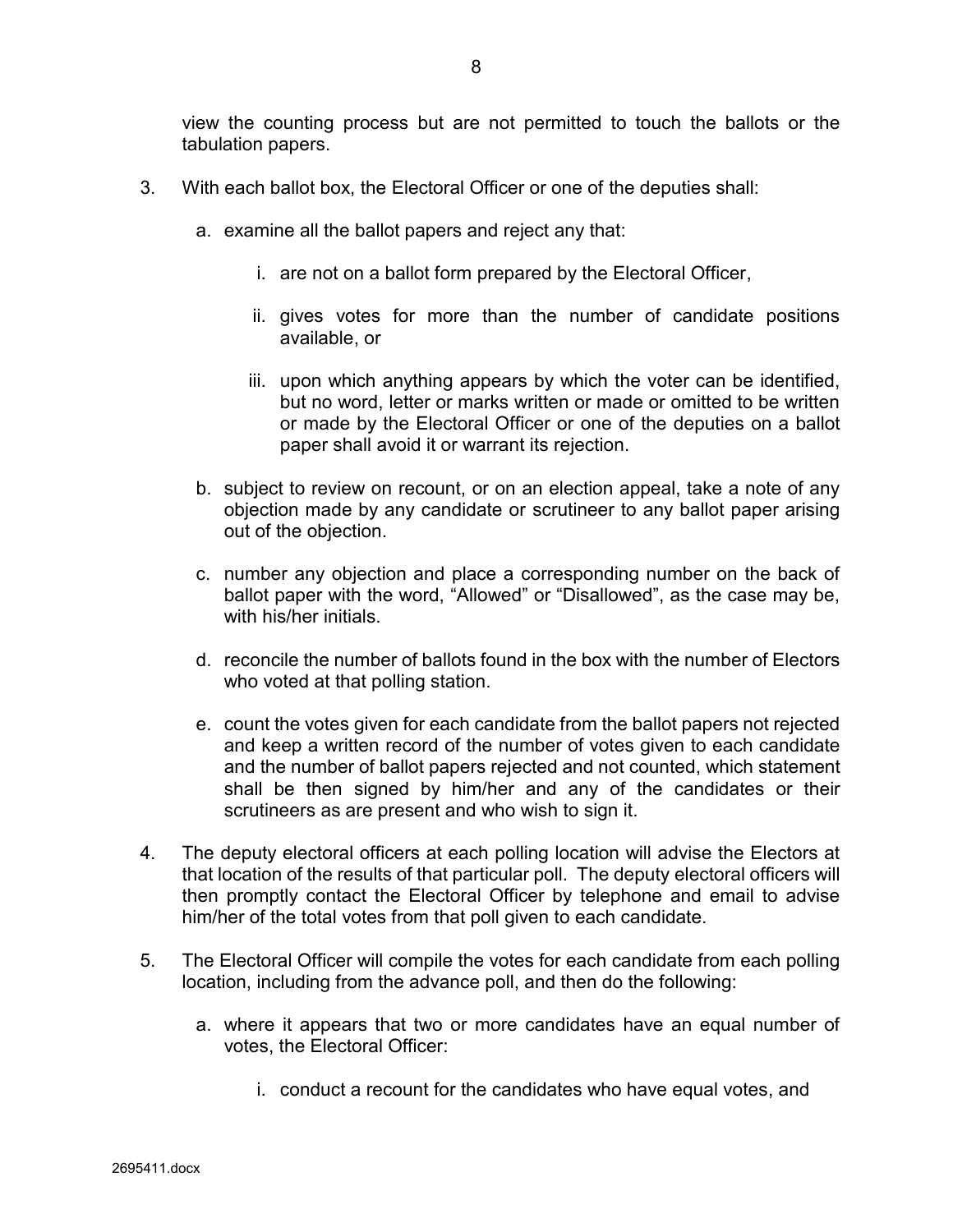- ii. if there are still equal votes after the recount, give a casting vote for one of such candidates (the Electoral Officer shall not otherwise be entitled to vote). The Electoral Officer intends to make any such casting vote by picking the name from a container using a method by which the names for the candidates with the equal number of votes are written on separate pieces of paper and placed in a container, in such a manner that the names themselves are not visible until the piece of paper is pulled from the container.
- b. prepare a statement showing the total number of votes cast for each candidate, the number of rejected ballots and the name of the candidates declared elected.
- c. sign the statement and give an opportunity for any of the candidates or their scrutineer as are present to sign it.
- d. immediately and publicly declare to be elected the candidates having the highest number of aggregate votes.
- 6. The Electoral Officer will then post in some conspicuous place a statement signed by her showing the number of votes cast for each candidate and advise the Band Manager of the results for communication to the candidates and for posting on the Acadia First Nation website.
- 7. One copy of such statement shall be forwarded to the Band Manager, one copy to the Regional Office of the Department of Aboriginal Affairs and one copy for the Electoral Officer's records.

### **DISPOSITION OF BALLOT PAPERS**

- 1. The Electoral Officer shall retain the used ballot papers in her possession for eight weeks and, unless an Election Appeal is filed, shall then destroy the ballot papers in the presence of two witnesses who shall make a declaration that they witnessed the destruction of the papers.
- 2. If an Election Appeal is filed, the ballots shall be retained until the Election Appeal is resolved, after which the ballots will destroyed in that same manner.